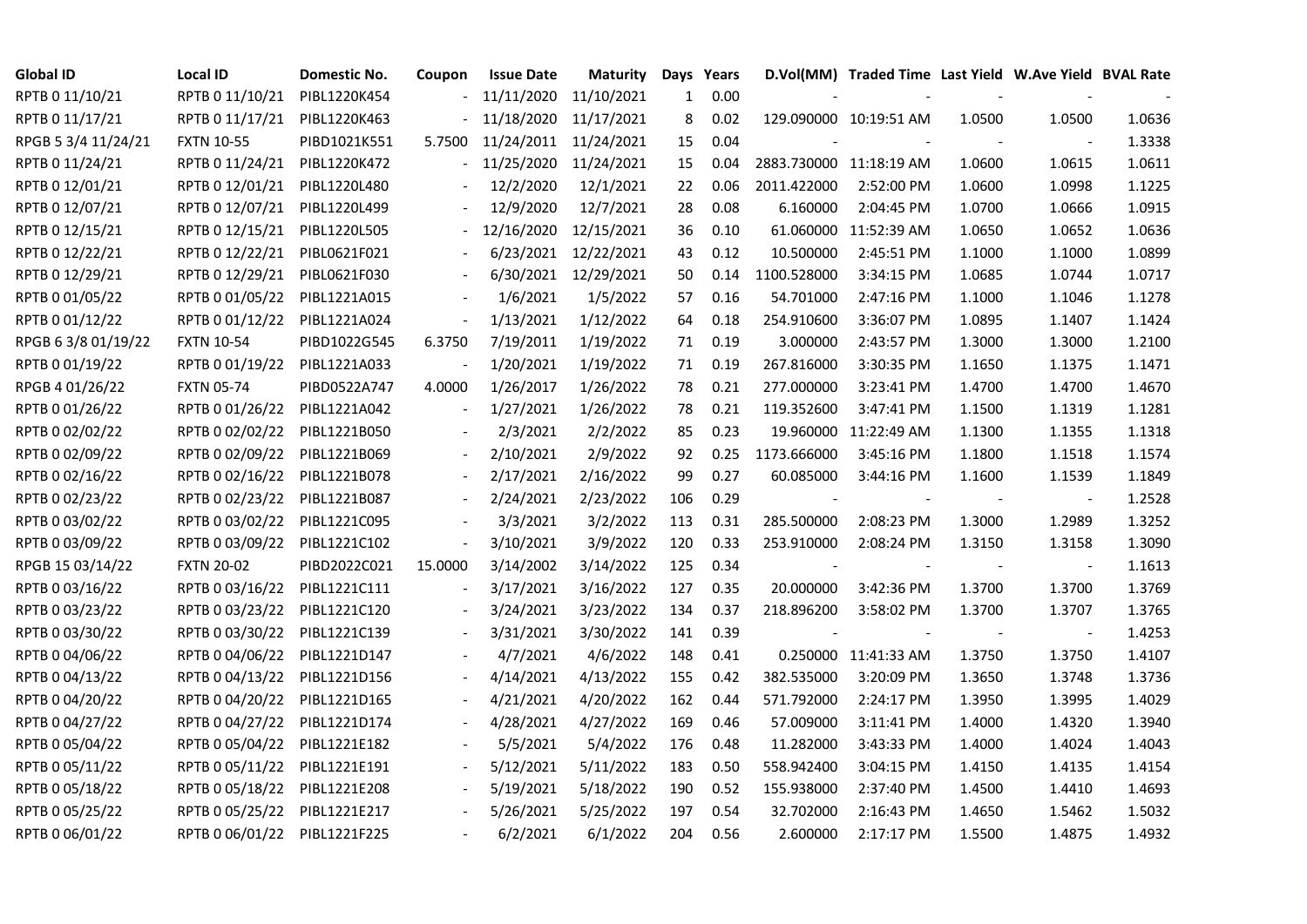| <b>Global ID</b>     | Local ID          | Domestic No. | Coupon                   | <b>Issue Date</b> | <b>Maturity</b> |     | Days Years |                          | D.Vol(MM) Traded Time Last Yield W.Ave Yield BVAL Rate |        |                          |        |
|----------------------|-------------------|--------------|--------------------------|-------------------|-----------------|-----|------------|--------------------------|--------------------------------------------------------|--------|--------------------------|--------|
| RPTB 0 06/08/22      | RPTB 0 06/08/22   | PIBL1221F234 |                          | 6/9/2021          | 6/8/2022        | 211 | 0.58       |                          | 5.030000 11:11:44 AM                                   | 1.5000 | 1.4960                   | 1.4825 |
| RPTB 0 06/15/22      | RPTB 0 06/15/22   | PIBL1221F243 |                          | 6/16/2021         | 6/15/2022       | 218 | 0.60       |                          | 4.500000 10:00:35 AM                                   | 1.5000 | 1.5000                   | 1.5111 |
| RPTB 0 06/22/22      | RPTB 0 06/22/22   | PIBL1221F252 | $\blacksquare$           | 6/23/2021         | 6/22/2022       | 225 | 0.62       |                          |                                                        |        |                          | 1.5408 |
| RPTB 0 06/29/22      | RPTB 0 06/29/22   | PIBL1221F261 | $\blacksquare$           | 6/30/2021         | 6/29/2022       | 232 | 0.64       |                          |                                                        |        | $\blacksquare$           | 1.5242 |
| RPGB 4 3/4 07/04/22  | <b>FXTN 03-24</b> | PIBD0322G247 | 4.7500                   | 7/4/2019          | 7/4/2022        | 237 | 0.65       | 10.500000                | 3:55:06 PM                                             | 1.6200 | 1.6200                   | 1.4525 |
| RPTB 0 07/06/22      | RPTB 0 07/06/22   | PIBL1221G279 | $\blacksquare$           | 7/7/2021          | 7/6/2022        | 239 | 0.65       |                          | 2.023000 11:55:10 AM                                   | 1.5500 | 1.5500                   | 1.5501 |
| RPTB 0 07/13/22      | RPTB 0 07/13/22   | PIBL1221G288 | $\overline{\phantom{a}}$ | 7/14/2021         | 7/13/2022       | 246 | 0.67       | 102.089000               | 2:43:16 PM                                             | 1.5650 | 1.5650                   | 1.5604 |
| RPTB 0 07/20/22      | RPTB 0 07/20/22   | PIBL1221G297 |                          | 7/21/2021         | 7/20/2022       | 253 | 0.69       |                          | 50.504000 11:57:41 AM                                  | 1.5500 | 1.5501                   | 1.5519 |
| RPTB 0 07/27/22      | RPTB 0 07/27/22   | PIBL1221G304 | $\frac{1}{2}$            | 7/28/2021         | 7/27/2022       | 260 | 0.71       |                          | 57.000000 11:57:37 AM                                  | 1.5550 | 1.5562                   | 1.5550 |
| RPGB 4 7/8 08/02/22  | <b>FXTN 10-56</b> | PIBD1022H562 | 4.8750                   | 8/2/2012          | 8/2/2022        | 266 | 0.73       |                          |                                                        |        | $\overline{\phantom{a}}$ | 1.6952 |
| RPTB 0 08/03/22      | RPTB 0 08/03/22   | PIBL1221H312 | $\Box$                   | 8/4/2021          | 8/3/2022        | 267 | 0.73       |                          | 27.000000 10:55:30 AM                                  | 1.5600 | 1.5600                   | 1.5570 |
| RPTB 0 08/10/22      | RPTB 0 08/10/22   | PIBL1221H321 | $\blacksquare$           | 8/11/2021         | 8/10/2022       | 274 | 0.75       | 122.840000               | 3:39:56 PM                                             | 1.5500 | 1.5672                   | 1.5663 |
| RPTB 0 08/17/22      | RPTB 0 08/17/22   | PIBL1221H330 |                          | 8/18/2021         | 8/17/2022       | 281 | 0.77       |                          | 86.450000 11:38:44 AM                                  | 1.5850 | 1.5831                   | 1.5936 |
| RPTB 0 08/24/22      | RPTB 0 08/24/22   | PIBL1221H349 | $\blacksquare$           | 8/25/2021         | 8/24/2022       | 288 | 0.79       |                          | 0.200000 10:05:57 AM                                   | 1.5650 | 1.5650                   | 1.5877 |
| RPTB 0 08/31/22      | RPTB 0 08/31/22   | PIBL1221I357 |                          | 9/1/2021          | 8/31/2022       | 295 | 0.81       |                          | 2.000000 11:36:33 AM                                   | 1.5500 | 1.5500                   | 1.6000 |
| RPTB 0 09/07/22      | RPTB 0 09/07/22   | PIBL1221I366 |                          | 9/8/2021          | 9/7/2022        | 302 | 0.83       |                          |                                                        |        |                          | 1.6030 |
| RPGB 4 3/4 09/13/22  | <b>FXTN 10-57</b> | PIBD1022I570 | 4.7500                   | 9/13/2012         | 9/13/2022       | 308 | 0.84       |                          |                                                        |        | $\overline{\phantom{a}}$ | 1.9418 |
| RPTB 0 09/14/22      | RPTB 0 09/14/22   | PIBL1221I375 | $\blacksquare$           | 9/15/2021         | 9/14/2022       | 309 | 0.85       |                          | 11.467300 11:36:31 AM                                  | 1.5775 | 1.5775                   | 1.6058 |
| RPTB 0 09/21/22      | RPTB 0 09/21/22   | PIBL1221I384 |                          | 9/22/2021         | 9/21/2022       | 316 | 0.87       | 55.060000                | 3:01:30 PM                                             | 1.5700 | 1.5700                   | 1.5700 |
| RPTB 0 09/28/22      | RPTB 0 09/28/22   | PIBL1221I393 |                          | 9/29/2021         | 9/28/2022       | 323 | 0.88       | 37.254900                | 3:17:48 PM                                             | 1.5900 | 1.5810                   | 1.6182 |
| RPTB 0 10/05/22      | RPTB 0 10/05/22   | PIBL1221J409 |                          | 10/6/2021         | 10/5/2022       | 330 | 0.90       | 42.350000                | 2:44:25 PM                                             | 1.6000 | 1.5989                   | 1.6213 |
| RPTB 0 10/12/22      | RPTB 0 10/12/22   | PIBL1221J418 |                          | 10/13/2021        | 10/12/2022      | 337 | 0.92       | 52.182000                | 2:17:00 PM                                             | 1.5850 | 1.5859                   | 1.5881 |
| RPGB 12 3/4 10/17/22 | <b>FXTN 20-03</b> | PIBD2022J033 | 12.7500                  | 10/17/2002        | 10/17/2022      | 342 | 0.94       |                          |                                                        |        |                          | 1.8237 |
| RPTB 0 10/19/22      | RPTB 0 10/19/22   | PIBL1221J427 |                          | 10/20/2021        | 10/19/2022      | 344 | 0.94       |                          | 1.510100 11:43:43 AM                                   | 1.6000 | 1.6033                   | 1.6155 |
| RPTB 0 10/26/22      | RPTB 0 10/26/22   | PIBL1221J436 |                          | 10/27/2021        | 10/26/2022      | 351 | 0.96       |                          |                                                        |        |                          | 1.7034 |
| RPTB 0 11/02/22      | RPTB 0 11/02/22   | PIBL1221K443 |                          | 11/3/2021         | 11/2/2022       | 358 | 0.98       | 11.500000                | 3:13:28 PM                                             | 1.6400 | 1.6222                   | 1.6679 |
| RPTB 0 11/09/22      | RPTB 0 11/09/22   | PIBL1221K452 | $\sim$                   | 11/10/2021        | 11/9/2022       | 365 | 1.00       | 289.759145               | 3:44:05 PM                                             | 1.6100 | 1.6110                   | 1.6210 |
| RPGB 4 5/8 12/04/22  | RTB 05-11         | PIID0522L114 | 4.6250                   | 12/4/2017         | 12/4/2022       | 390 | 1.07       | 3.280000                 | 2:35:05 PM                                             | 2.1000 | 2.0991                   | 1.9201 |
| RPGB 4 12/06/22      | <b>FXTN 10-58</b> | PIBD1022L585 | 4.0000                   | 12/6/2012         | 12/6/2022       | 392 | 1.07       | 1.250000                 | 3:37:35 PM                                             | 2.1500 | 2.1500                   | 1.8940 |
| RPGB 4 3/8 02/11/23  | RTB 03-10         | PIID0323B101 | 4.3750                   | 2/11/2020         | 2/11/2023       | 459 | 1.26       | 2334.202000              | 3:42:16 PM                                             | 2.2000 | 2.0859                   | 2.0770 |
| RPGB 13 02/20/23     | <b>FXTN 20-04</b> | PIBD2023B048 | 13.0000                  | 2/20/2003         | 2/20/2023       | 468 | 1.28       |                          |                                                        |        |                          | 2.0251 |
| RPGB 5 1/2 03/08/23  | <b>FXTN 05-75</b> | PIBD0523C752 | 5.5000                   | 3/8/2018          | 3/8/2023        | 484 | 1.33       |                          | 500.000000 11:39:51 AM                                 | 2.0750 | 2.0750                   | 2.0681 |
| RPGB 3 1/2 04/21/23  | <b>FXTN 07-58</b> | PIBD0723D588 | 3.5000                   | 4/21/2016         | 4/21/2023       | 528 | 1.45       | 529.130000               | 3:48:12 PM                                             | 2.2105 | 2.1055                   | 2.0927 |
| RPGB 11 7/8 05/29/23 | <b>FXTN 20-05</b> | PIBD2023E054 | 11.8750                  | 5/29/2003         | 5/29/2023       | 566 | 1.55       | $\overline{\phantom{a}}$ |                                                        |        |                          | 2.1797 |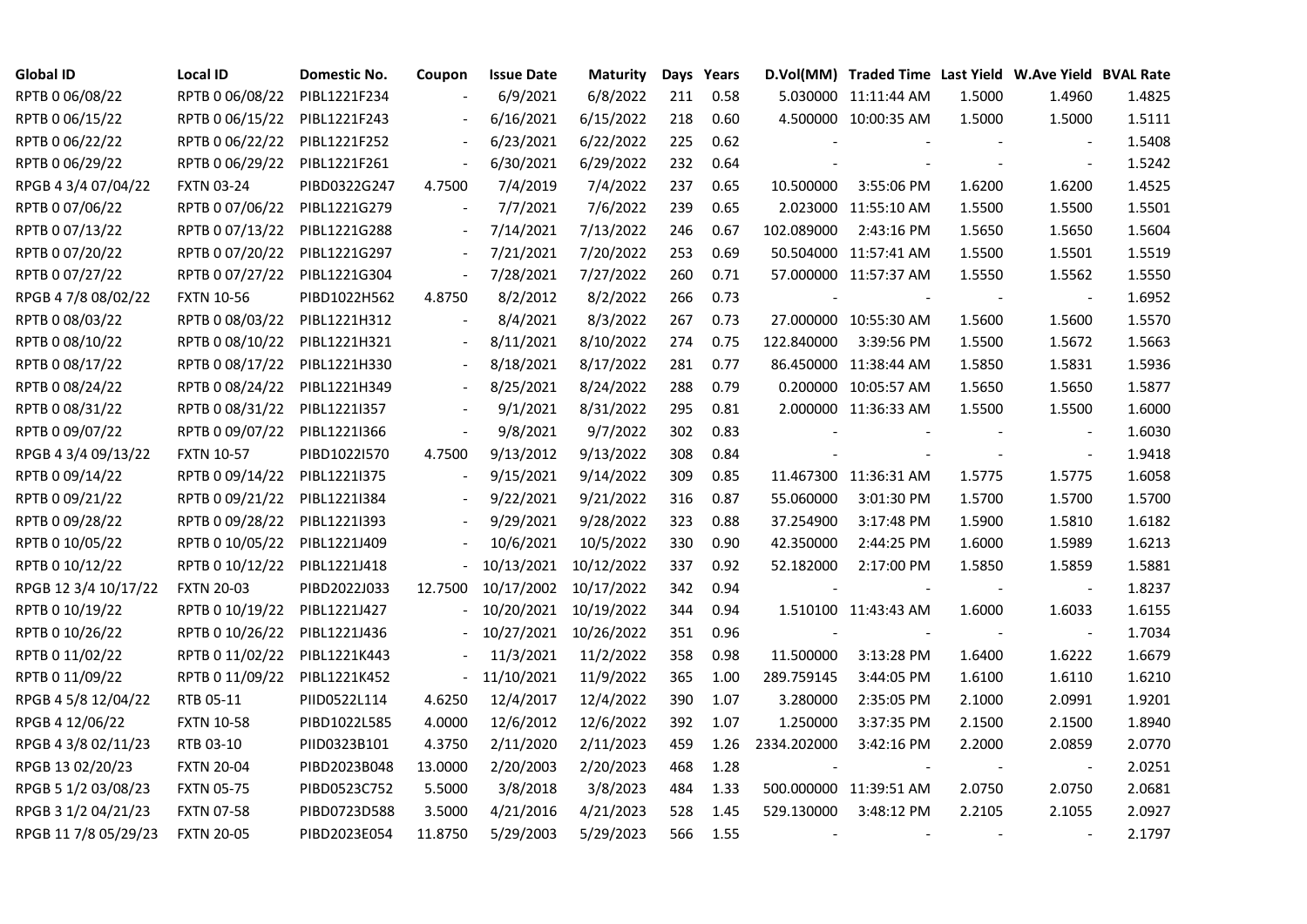| <b>Global ID</b>     | <b>Local ID</b>   | Domestic No. | Coupon  | <b>Issue Date</b> | <b>Maturity</b>  | Days | Years |             | D.Vol(MM) Traded Time Last Yield W.Ave Yield BVAL Rate |                |                          |        |
|----------------------|-------------------|--------------|---------|-------------------|------------------|------|-------|-------------|--------------------------------------------------------|----------------|--------------------------|--------|
| RPGB 3 1/4 08/15/23  | RTB 10-04         | PIID1023H046 | 3.2500  | 8/15/2013         | 8/15/2023        | 644  | 1.76  | 0.930000    | 2:47:38 PM                                             | 2.4500         | 2.4108                   | 2.2733 |
| RPGB 2 3/8 09/10/23  | <b>FXTN 03-25</b> | PIBD0323I252 | 2.3750  | 9/10/2020         | 9/10/2023        | 670  | 1.83  | 20.000000   | 3:01:44 PM                                             | 2.2800         | 2.2800                   | 2.1915 |
| RPGB 11 3/8 10/23/23 | <b>FXTN 20-06</b> | PIBD2023J068 | 11.3750 | 10/23/2003        | 10/23/2023       | 713  | 1.95  |             |                                                        | $\blacksquare$ | $\blacksquare$           | 2.4116 |
| RPGB 2 3/8 03/09/24  | RTB 03-11         | PIID0324C115 | 2.3750  | 3/9/2021          | 3/9/2024         | 851  | 2.33  | 2704.189000 | 3:46:10 PM                                             | 2.6700         | 2.6666                   | 2.6597 |
| RPGB 6 1/4 03/12/24  | RTB 05-12         | PIID0524C129 | 6.2500  | 3/12/2019         | 3/12/2024        | 854  | 2.34  | 580.815000  | 2:42:42 PM                                             | 2.6000         | 2.6693                   | 2.6507 |
| RPGB 4 1/2 04/20/24  | <b>FXTN 07-59</b> | PIBD0724D595 | 4.5000  | 4/20/2017         | 4/20/2024        | 893  | 2.45  | 1.000000    | 3:19:58 PM                                             | 2.8800         | 2.8800                   | 2.6846 |
| RPGB 12 3/8 06/03/24 | <b>FXTN 20-07</b> | PIBD2024F075 | 12.3750 | 6/3/2004          | 6/3/2024         | 937  | 2.57  |             |                                                        |                | $\sim$                   | 2.7568 |
| RPGB 12 7/8 08/05/24 | <b>FXTN 20-08</b> | PIBD2024H086 | 12.8750 | 8/5/2004          | 8/5/2024 1,000   |      | 2.74  |             |                                                        |                | $\sim$                   | 2.8537 |
| RPGB 4 1/8 08/20/24  | <b>FXTN 10-59</b> | PIBD1024H595 | 4.1250  | 8/20/2014         | 8/20/2024 1,015  |      | 2.78  | 1.940000    | 3:29:45 PM                                             | 3.0000         | 3.0000                   | 2.8664 |
| RPGB 4 1/4 10/17/24  | <b>FXTN 05-76</b> | PIBD0524J762 | 4.2500  | 10/17/2019        | 10/17/2024 1,073 |      | 2.94  |             |                                                        |                | $\blacksquare$           | 2.7889 |
| RPGB 13 3/4 11/11/24 | <b>FXTN 20-09</b> | PIBD2024K091 | 13.7500 | 11/11/2004        | 11/11/2024 1,098 |      | 3.01  |             |                                                        |                | $\blacksquare$           | 3.0042 |
| RPGB 5 3/4 04/12/25  | <b>FXTN 07-61</b> | PIBD0725D618 | 5.7500  | 4/12/2018         | 4/12/2025 1,250  |      | 3.42  | 2.000000    | 3:23:11 PM                                             | 3.3000         | 3.3000                   | 3.2262 |
| RPGB 12 1/8 04/14/25 | <b>FXTN 20-10</b> | PIBD2025D103 | 12.1250 | 4/14/2005         | 4/14/2025 1,252  |      | 3.43  |             |                                                        |                | $\overline{\phantom{a}}$ | 3.2249 |
| RPGB 2 5/8 08/12/25  | RTB 05-13         | PIID0525H130 | 2.6250  | 8/12/2020         | 8/12/2025 1,372  |      | 3.76  | 753.000000  | 3:59:48 PM                                             | 3.5050         | 3.4418                   | 3.4517 |
| RPGB 3 5/8 09/09/25  | <b>FXTN 10-60</b> | PIBD10251608 | 3.6250  | 9/9/2015          | 9/9/2025 1,400   |      | 3.83  | 50.000000   | 3:42:10 PM                                             | 3.5400         | 3.5400                   | 3.4220 |
| RPGB 12 1/8 10/20/25 | <b>FXTN 20-11</b> | PIBD2025J116 | 12.1250 | 10/20/2005        | 10/20/2025 1,441 |      | 3.95  |             |                                                        |                |                          | 3.4957 |
| RPGB 18 1/4 11/29/25 | <b>FXTN 25-01</b> | PIBD2525K015 | 18.2500 | 11/29/2000        | 11/29/2025 1,481 |      | 4.06  |             |                                                        |                |                          | 3.5487 |
| RPGB 10 1/4 01/19/26 | <b>FXTN 20-12</b> | PIBD2026A122 | 10.2500 | 1/19/2006         | 1/19/2026 1,532  |      | 4.19  |             |                                                        |                | $\sim$                   | 3.6109 |
| RPGB 6 1/4 02/14/26  | <b>FXTN 07-62</b> | PIBD0726B627 | 6.2500  | 2/14/2019         | 2/14/2026 1,558  |      | 4.27  |             |                                                        |                | $\blacksquare$           | 3.9418 |
| RPGB 3 3/8 04/08/26  | <b>FXTN 05-77</b> | PIBD0526D772 | 3.3750  | 4/8/2021          | 4/8/2026 1,611   |      | 4.41  | 2918.600000 | 3:56:01 PM                                             | 4.2200         | 4.1943                   | 4.2250 |
| RPGB 3 1/2 09/20/26  | RTB 10-05         | PIID1026I057 | 3.5000  | 9/20/2016         | 9/20/2026 1,776  |      | 4.86  | 2.050000    | 3:10:05 PM                                             | 3.9000         | 3.9085                   | 3.9029 |
| RPGB 6 1/4 10/20/26  | RTB 15-01         | PIID1526J019 | 6.2500  | 10/20/2011        | 10/20/2026 1,806 |      | 4.95  |             |                                                        |                |                          | 3.9449 |
| RPGB 8 12/07/26      | <b>FXTN 20-13</b> | PIBD2026L139 | 8.0000  | 12/7/2006         | 12/7/2026 1,854  |      | 5.08  |             |                                                        |                |                          | 4.0077 |
| RPGB 5 3/8 03/01/27  | RTB 15-02         | PIID1527C023 | 5.3750  | 3/1/2012          | 3/1/2027 1,938   |      | 5.31  |             |                                                        |                | $\sim$                   | 4.0722 |
| RPGB 4 3/4 05/04/27  | <b>FXTN 10-61</b> | PIBD1027E617 | 4.7500  | 5/4/2017          | 5/4/2027 2,002   |      | 5.48  | 124.600000  | 3:55:22 PM                                             | 4.2985         | 4.2911                   | 4.2833 |
| RPGB 8 5/8 09/06/27  | <b>FXTN 20-14</b> | PIBD2027I140 | 8.6250  | 9/6/2007          | 9/6/2027 2,127   |      | 5.82  |             |                                                        |                | $\sim$                   | 4.2611 |
| RPGB 6 1/4 03/22/28  | <b>FXTN 10-63</b> | PIBD1028C635 | 6.2500  | 3/22/2018         | 3/22/2028 2,325  |      | 6.37  |             |                                                        |                | $\blacksquare$           | 4.3430 |
| RPGB 3 5/8 04/22/28  | <b>FXTN 07-64</b> | PIBD0728D649 | 3.6250  | 4/22/2021         | 4/22/2028 2,356  |      | 6.45  | 631.000000  | 2:54:27 PM                                             | 4.4050         | 4.3818                   | 4.3978 |
| RPGB 3 3/4 08/12/28  | <b>FXTN 07-65</b> | PIBD0728H654 | 3.7500  | 8/12/2021         | 8/12/2028 2,468  |      | 6.76  | 74.876000   | 3:02:12 PM                                             | 4.2500         | 4.3465                   | 4.4122 |
| RPGB 9 1/2 12/04/28  | <b>FXTN 20-15</b> | PIBD2028L151 | 9.5000  | 12/4/2008         | 12/4/2028 2,582  |      | 7.07  |             |                                                        |                |                          | 4.5043 |
| RPGB 67/8 01/10/29   | <b>FXTN 10-64</b> | PIBD1029A644 | 6.8750  | 1/10/2019         | 1/10/2029 2,619  |      | 7.17  |             |                                                        |                | $\blacksquare$           | 4.5145 |
| RPGB 8 3/4 05/27/30  | <b>FXTN 20-16</b> | PIBD2030E166 | 8.7500  | 5/27/2010         | 5/27/2030 3,121  |      | 8.55  |             |                                                        |                | $\overline{\phantom{a}}$ | 4.8027 |
| RPGB 2 7/8 07/09/30  | <b>FXTN 10-65</b> | PIBD1030G655 | 2.8750  | 7/9/2020          | 7/9/2030 3,164   |      | 8.66  |             |                                                        |                |                          | 4.8273 |
| RPGB 12 1/2 07/28/30 | <b>FXTN 25-02</b> | PIBD2530G029 | 12.5000 | 7/28/2005         | 7/28/2030 3,183  |      | 8.72  |             |                                                        |                | $\blacksquare$           | 4.8290 |